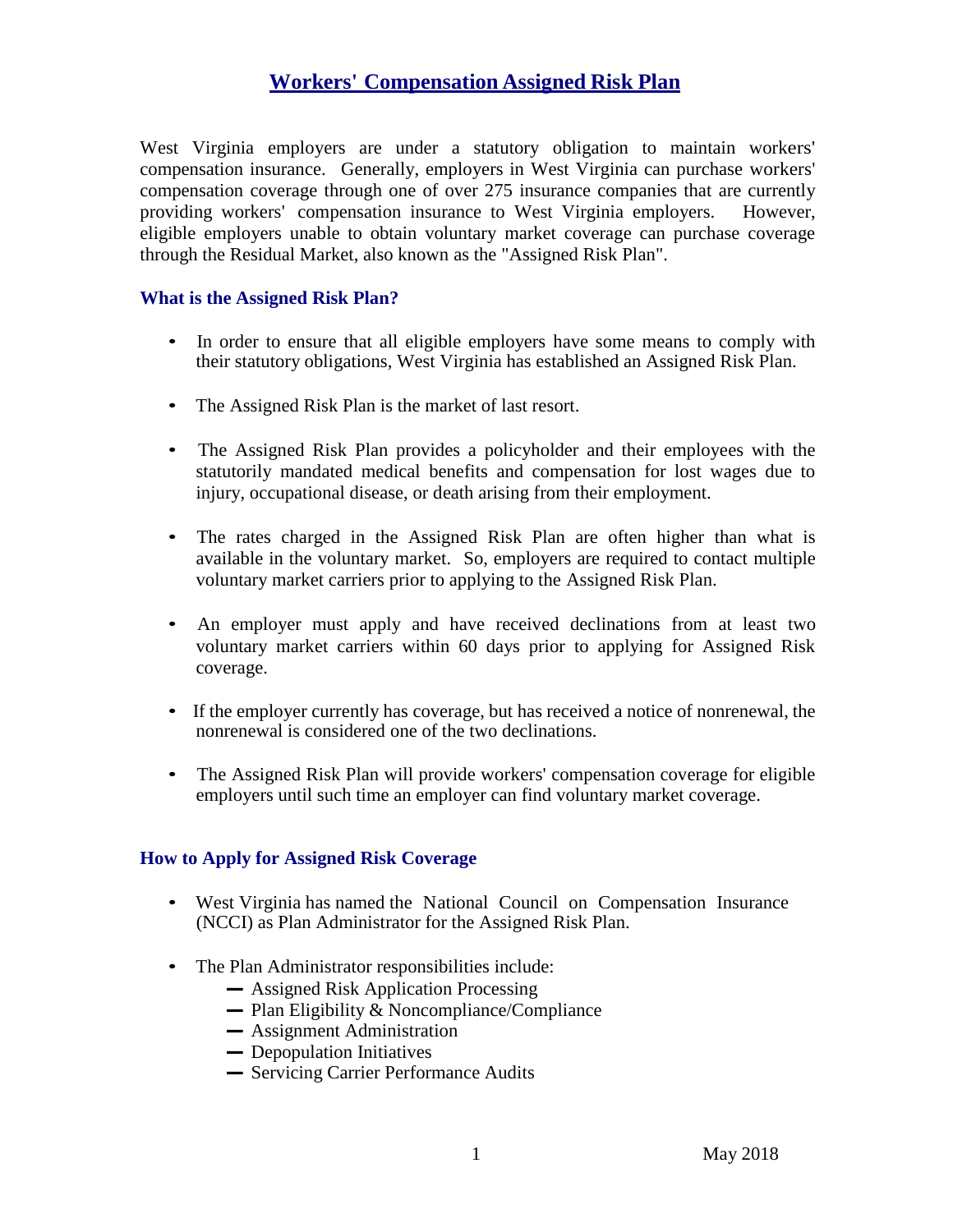# **Workers' Compensation Assigned Risk Plan -(Continued)**

- Information about the Assigned Risk Plan and application process can be provided by your agent or found at [www.ncci.com.](http://www.ncci.com/)
- Applications can be made online at [www.ncci.com](http://www.ncci.com/) utilizing the  $RMAPS^{\circledast}$  Online Application Services; this internet-based service is provided at no charge.
- Experienced NCCI customer service representatives are available to answer questions or assist with the online application process at 800-NCCI-123 (800-622- 4123).

## **Eligibility Requirements**

- Employers must be unable to obtain coverage in the voluntary market before becoming eligible for the Assigned Risk Plan. Records of declinations (minimum of 2) must be maintained during the policy period.
- Employer is presumed good faith eligible for the Plan in the absence of clear and convincing evidence to the contrary.
- Employer must not have any outstanding premium obligations or other monetary policy obligations (e.g. deductible program) on any previous workers' compensation insurance that is not subject to a bona fide premium dispute.
- Employer must comply with reasonable health, safety, premium audit, or loss prevention requirements.
- Employer must allow access to its records for audit or inspection under the policy.

## **Servicing Carriers in WV**

- After NCCI processes the application, verifies eligibility and confirms receipt of premium deposit; the policy and paid deposit premium will be assigned to one of two servicing carriers for West Virginia.
	- Travelers
	- Liberty Mutual
- Policy assignment is random and equitable to the servicing carriers and can not be requested by the policyholder.
- The servicing carrier will issue the policy on their paper and will provide all future policy services.
- Servicing carriers are audited to ensure consistent and equitable treatment of all Assigned Risk policyholders regardless the carrier.